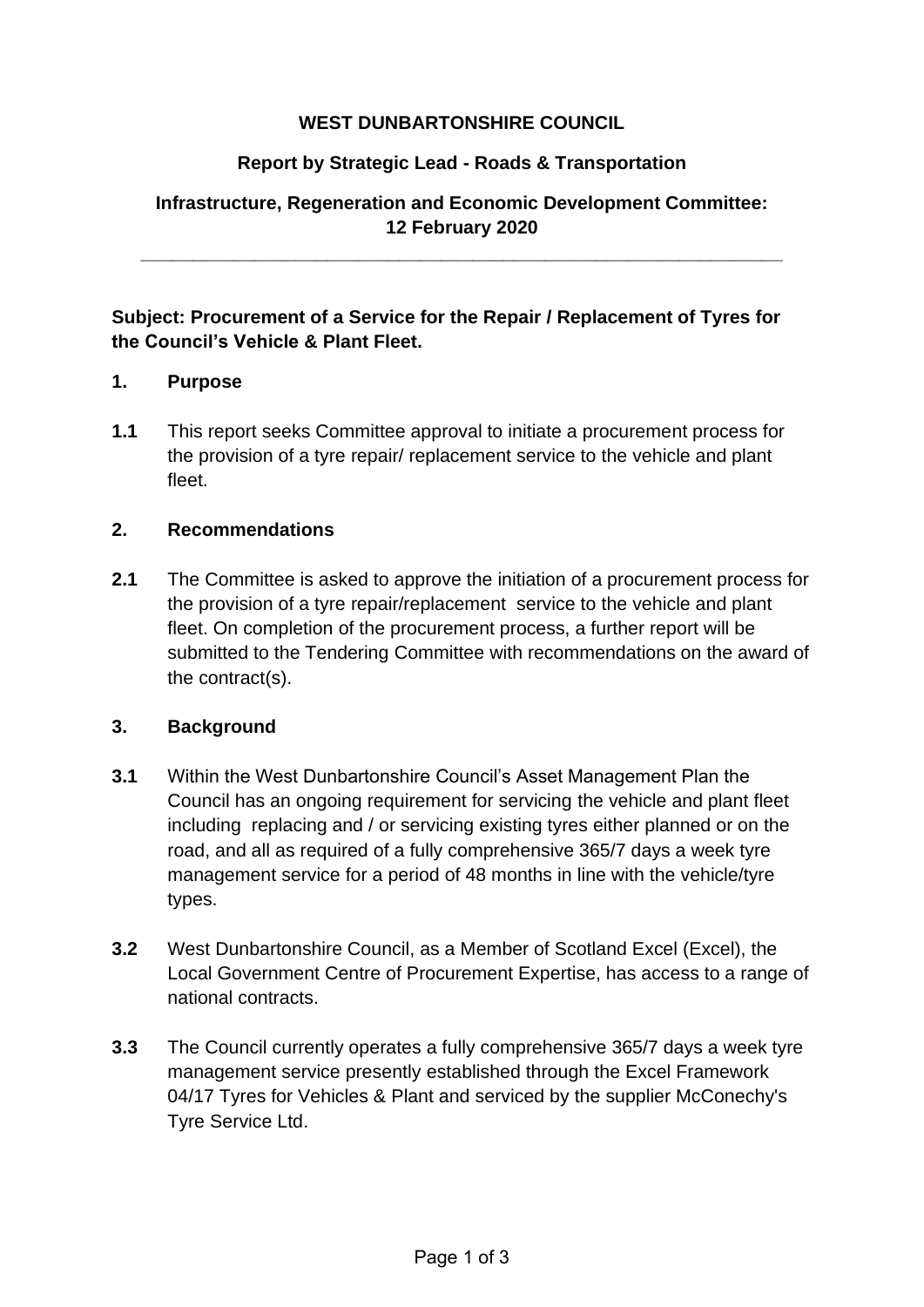## **4. Main Issues**

- **4.1** Fleet and Waste Services require a competent and suitably qualified provider to ensure the service is carried out in a satisfactory and timely manner across the full extent of the vehicle and plant fleet.
- **4.2** In order to ensure compliance with Standing Orders and demonstrate best value, the contract requires to be subjected to a competitive tendering exercise and be awarded to the most economically advantageous tender return.

# **5. People Implications**

**5.1** There are no people implications associated with this report.

# **6. Financial and Procurement Implications**

- **6.1** All procurement activity carried out in excess of £50,000 is subject to a contract strategy.
- **6.2** The tyre repair / replacement service is a reactive service tied to the Council's requirements and to effectively manage the vehicle and plant fleet. The current expenditure is approximately £112,000 per annum and it is anticipated this level of expenditure will continue subject to demand on the service.
- **6.3** The contract strategy for the procurement of a provision of a tyre repair/replacement services purchasing and reporting system will be produced by the Capital Investment Scoping Officer and the Corporate Procurement Unit in close consultation with Fleet and Waste Services. The contract strategy shall include but may not be limited to; contract scope, service forward plan, the market, procurement model and routes to market.
- **6.4** Fleet and Waste Services will contribute to the delivery of the Council strategic priorities. Further opportunities to maximise the positive social, economic and environmental impact for the Council through the contract will also be explored e.g. through the use of Community Benefit Clauses.

# **7. Risk Analysis**

**7.1** There are no risks associated with this report.